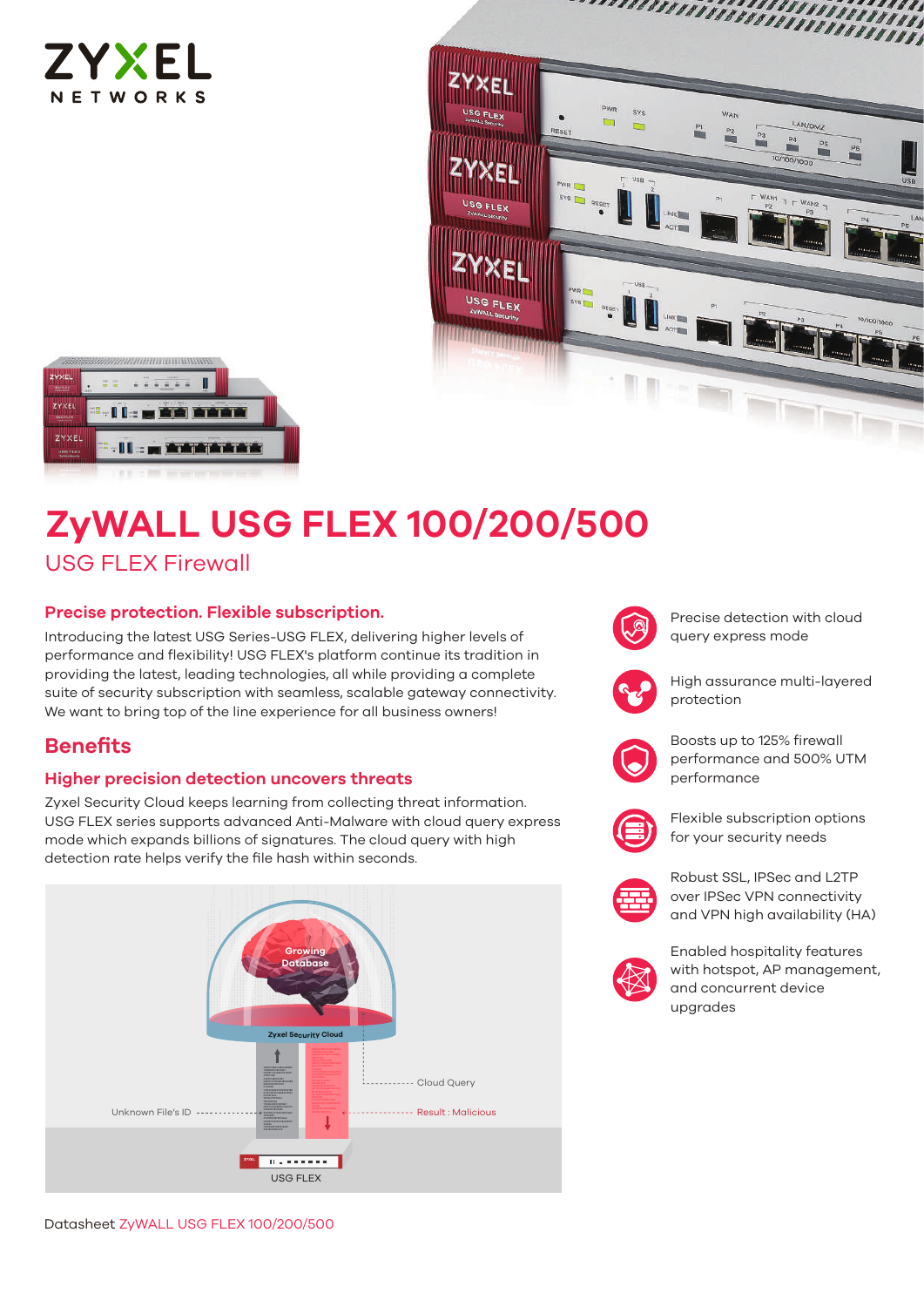#### **Best threat intelligence alliance**

To ensure your network on getting the best protection, USG FLEX integrates threat intelligence from leading companies and organizations in the cybersecurity field for scaled information about file and real-time threat data. By leveraging a wider malware coverage with multiple-sourced database, this increases the accuracy in threat detection. Web Filtering is also included to safeguard all internet access, especially with CTIRU (Counter-Terrorism Internet Referral Unit) to restrict access to terrorist materials online.



## **Flexible subscription for your need**

USG FLEX security services turn your firewall into a comprehensive security solution. Add Unified Threat Management (UTM) and Hospitality bundled service to get the protection and connectivity that meet your network needs. You can also choose from a single license whenever you need, such as Web Filtering, Anti-Malware, SecuReporter Premium, and more.



USG FLEX is designed with multi-layer protection against multiple types of threats from in and out. Anti-Malware, URL Threat Filter, and Intrusion Prevention block external attacks, while Application Patrol and Web Filtering empower you to restrict users' inappropriate application usage or web access, all together safeguarding your network without any unattended gaps.



#### **Performance boost**

The newly designed platform gains up to 125% firewall performance. Maximizes UTM performance by minimizing computing power usage and get additional 500% UTM performance with cloud query express mode.



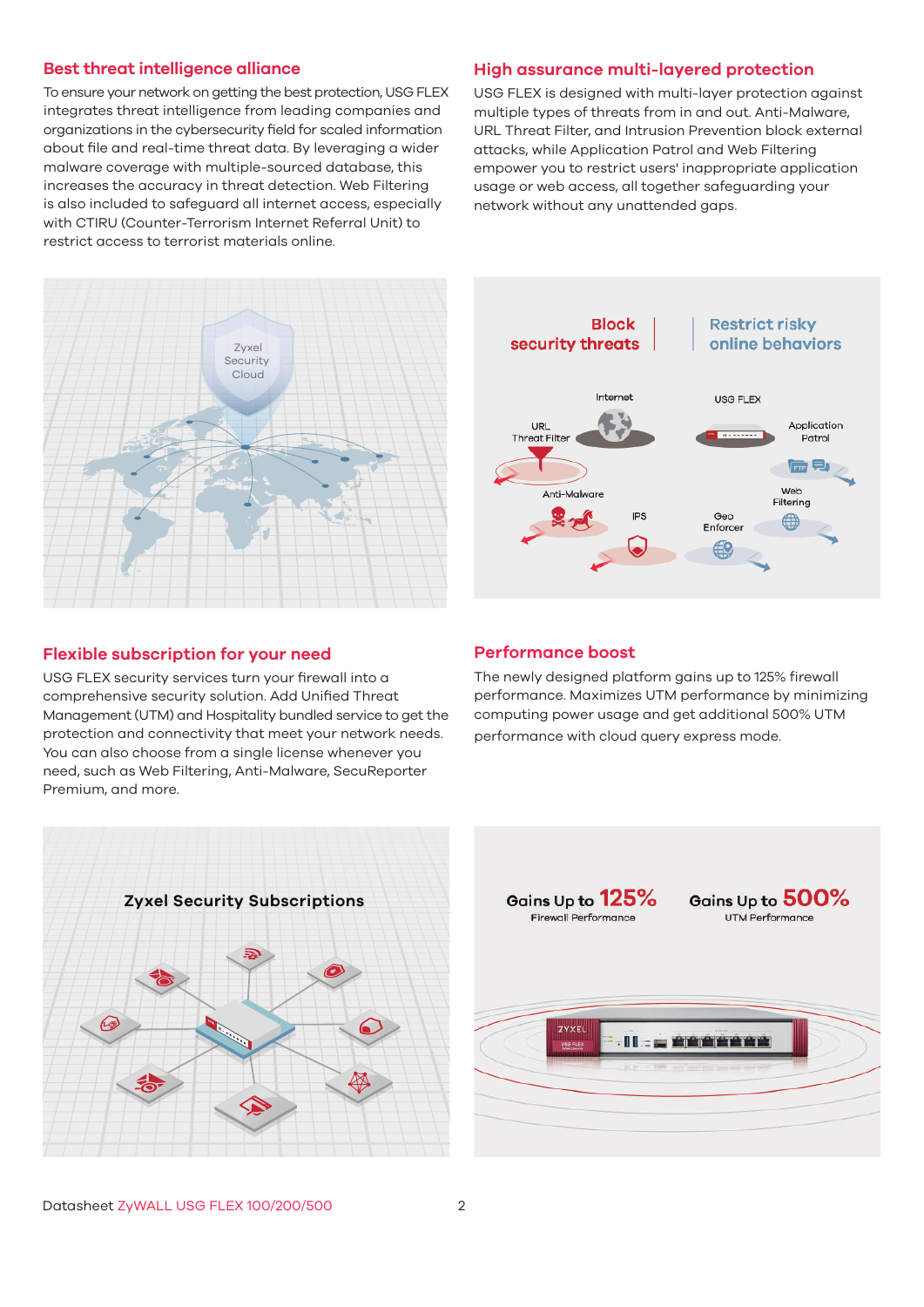## **Analytics report and enhanced insights**

USG FLEX series dashboard gives user-friendly traffic summary and threat statistic visuals. Utilize SecuReporter for further threat analysis with correlation feature design, making it easy to proactively trackback network status to prevent the next threat event. Centralized visibility of network activities for you to easily manage multiple clients.



#### **Comprehensive connectivity**

ZyWALL USG FLEX series not only can protect your network, but it also support Hospitality features including Hotspot, AP management, and concurrent device upgrade. You can buy time-based bundle or quantity-based license to optimize your initial investment and maximize the scale in your environment.

#### **Work Remotely and securely**

As demands for remote access and work from home has increased, USG FLEX offers IPsec, SSL or L2TP based VPNs to provide flexible secure network options for many of the common operating systems. Zero-configuration remote access reduces complicated setup challenges. USG FLEX series is also validated by Microsoft Azure and AWS for SMB convenience by using a combination of onsite and cloudbased infrastructure with hybrid networks.





Datasheet ZyWALL USG FLEX 100/200/500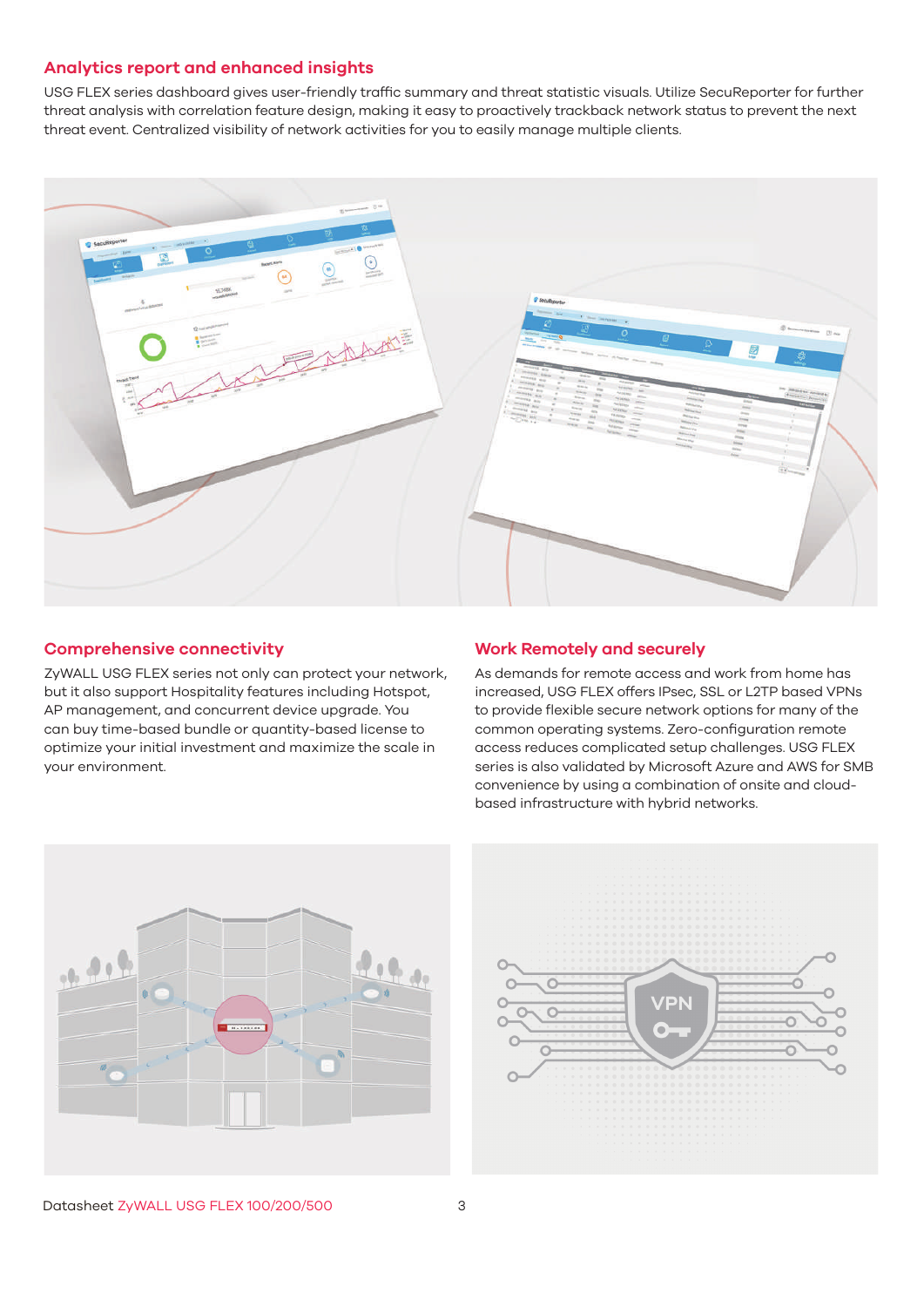# **Licenses and Services**

| <b>License Service</b>           | <b>Included Bundled License</b> | <b>Renewal Bundled License</b> | Á -la-carte License |
|----------------------------------|---------------------------------|--------------------------------|---------------------|
| <b>UTM License</b>               |                                 |                                |                     |
| Web Filtering                    | Yes                             | Yes                            | Yes*1               |
| IPS (IDP)                        | Yes                             | Yes                            |                     |
| Application Patrol               | Yes                             | Yes                            |                     |
| Anti-Malware                     | Yes                             | Yes                            | Yes                 |
| <b>Email Security</b>            | Yes                             | Yes                            |                     |
| SecuReporter                     | Yes                             |                                |                     |
| SecuReporter Premium             |                                 | Yes                            | Yes                 |
| <b>Hospitality License</b>       |                                 |                                |                     |
| Managed AP Service               | Yes (30-Day Trial)              | Yes (1 Year)                   | Yes (Qty based)     |
| Hotspot Management <sup>*2</sup> | Yes (30-Day Trial)              | Yes (1 Year)                   | Yes (Perpetual)     |
| Concurrent device                | Yes (30-Day Trial)              | Yes (1 Year)                   | Yes (Qty based)*3   |

\*1: Will include Email Security license service

\*2: Hotspot Management is available on USG FLEX 200/500 only

\*3: Allowing additional connected clients is available to USG FLEX 500 only

| <b>License Service</b>     | Feature                                                                         |
|----------------------------|---------------------------------------------------------------------------------|
| <b>UTM License</b>         |                                                                                 |
| Web Filtering              | Block access to malicious or risky web sites                                    |
| IPS(IDP)                   | Deep-packet inspection against known attacks from Network                       |
| <b>Application Patrol</b>  | Automatically categorize and manage the network application usage               |
| Anti-Malware               | Scan files at the gateway or Zyxel security cloud for malware and other threats |
| <b>Email Security</b>      | Fast detection to block spam/phishing mail with malicious contents              |
| SecuReporter               | Cloud-based intelligent analytics and report                                    |
| <b>Hospitality License</b> |                                                                                 |
| Managed AP Service         | AP auto discovery and provisioning                                              |
| <b>Hotspot Management</b>  | Various Network Access Control                                                  |
| Concurrent device          | Top up allowed number of connected clients                                      |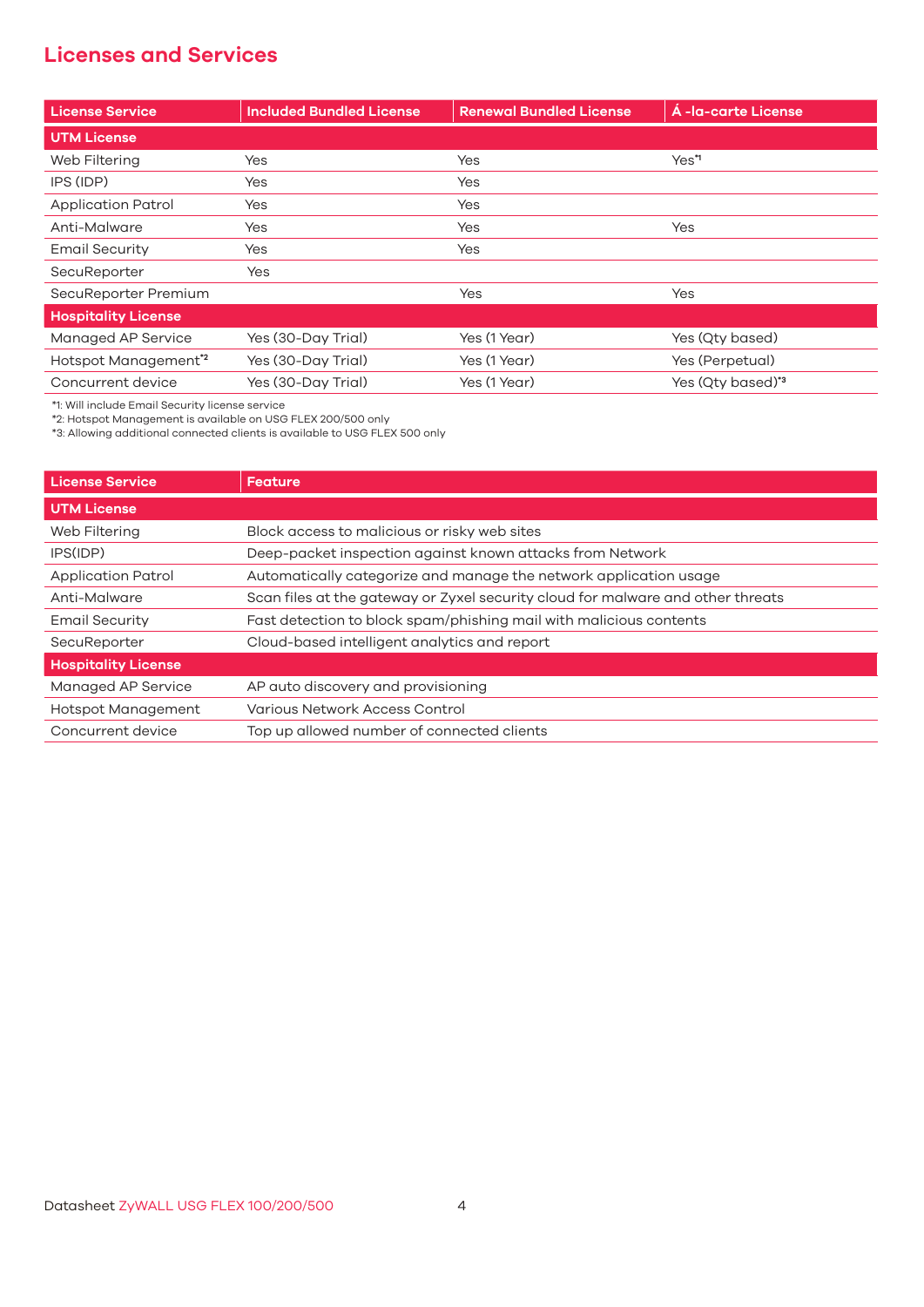# **Specifications**

| <b>Model</b>                                             | <b>USG FLEX 100</b>                      | <b>USG FLEX 200</b>                      | <b>USG FLEX 500</b>                      |
|----------------------------------------------------------|------------------------------------------|------------------------------------------|------------------------------------------|
| Product photo                                            |                                          |                                          |                                          |
|                                                          | <b>TELEVILLE</b>                         | $11 - \mu$ and manage                    |                                          |
| <b>Hardware Specifications</b>                           |                                          |                                          |                                          |
| 10/100/1000 Mbps RJ-45 ports                             | $4 \times$ LAN/DMZ, 1 $\times$ WAN,      | $4 \times$ LAN/DMZ, $2 \times$ WAN,      | 7 x (Configurable),                      |
|                                                          | $1 \times$ SFP                           | $1 \times$ SFP                           | $1 \times$ SFP                           |
| USB3.0 ports                                             | 1                                        | $\overline{2}$                           | $\overline{2}$                           |
| Console port                                             | Yes (RJ-45)                              | Yes (DB9)                                | Yes (DB9)                                |
| Rack-mountable                                           |                                          | Yes                                      | Yes                                      |
| <b>Fanless</b>                                           | Yes                                      | Yes                                      | $\equiv$                                 |
| <b>System Capacity &amp; Performance<sup>11</sup></b>    |                                          |                                          |                                          |
| SPI firewall throughput (Mbps)*2                         | 900                                      | 1,800                                    | 2,300                                    |
| VPN throughput (Mbps)*3                                  | 270                                      | 450                                      | 810                                      |
| IDP throughput (Mbps)*4                                  | 540                                      | 1,100                                    | 1,150                                    |
| AV throughput (Mbps)*4                                   | 360                                      | 570                                      | 800                                      |
| UTM throughput (AV and IDP)*4                            | 360                                      | 550                                      | 800                                      |
| Max. TCP concurrent sessions*5                           | 300,000                                  | 600,000                                  | 1,000,000                                |
| Max. concurrent IPsec VPN tunnels <sup>*6</sup>          | 40                                       | 100                                      | 300                                      |
| <b>Concurrent SSL VPN users</b>                          | 30                                       | 60                                       | 150                                      |
| <b>VLAN</b> interface                                    | 8                                        | 16                                       | 64                                       |
| <b>Concurrent devices logins</b>                         | 64                                       | 200                                      | 200/300                                  |
| (default/max.)*7*8                                       |                                          |                                          |                                          |
| <b>Speedtest Performance</b>                             |                                          |                                          |                                          |
| SPI firewall throughput (Mbps)* <sup>11</sup>            | 760                                      | 810                                      | 810                                      |
| <b>WLAN Management</b>                                   |                                          |                                          |                                          |
| <b>Managed AP number</b><br>(default/max.) <sup>*7</sup> | 8/24                                     | 8/40                                     | 8/72                                     |
| Recommend max. AP in 1 AP Group                          | 10 <sup>°</sup>                          | 20                                       | 60                                       |
| <b>Security Service</b>                                  |                                          |                                          |                                          |
| Anti-Malware*7                                           | Yes                                      | Yes                                      | Yes                                      |
| <b>IPS (IDP)</b>                                         | Yes                                      | Yes                                      | Yes                                      |
| <b>Application Patrol*7</b>                              | Yes                                      | Yes                                      | Yes                                      |
| <b>Email Security</b>                                    | Yes                                      | Yes                                      | Yes                                      |
| Web filtering (CF)*7*9                                   | Yes                                      | Yes                                      | Yes                                      |
| SecuReporter Premium*7                                   | Yes                                      | Yes                                      | Yes                                      |
| <b>Key Features</b>                                      |                                          |                                          |                                          |
| <b>VPN</b>                                               | IKEv2, IPSec, SSL, L2TP/<br><b>IPSec</b> | IKEv2, IPSec, SSL, L2TP/<br><b>IPSec</b> | IKEv2, IPSec, SSL, L2TP/<br><b>IPSec</b> |
| <b>SSL (HTTPS) inspection</b>                            | Yes                                      | Yes                                      | Yes                                      |
| 2-Factor Authentication                                  | Yes                                      | Yes                                      | Yes                                      |
| Hotspot Management <sup>*7</sup>                         | $\qquad \qquad -$                        | Yes                                      | Yes                                      |
| Ticket printer support*10 /<br>Support Q'ty (max.)       | $\overline{\phantom{a}}$                 | Yes (SP350E) / 10                        | Yes (SP350E) / 10                        |
| <b>Microsoft Azure</b>                                   | Yes                                      | Yes                                      | Yes                                      |
| <b>Amazon VPC</b>                                        | Yes                                      | Yes                                      | Yes                                      |
| <b>Device HA Pro</b>                                     | $\overline{\phantom{a}}$                 | $\overline{\phantom{0}}$                 | Yes                                      |
|                                                          |                                          |                                          |                                          |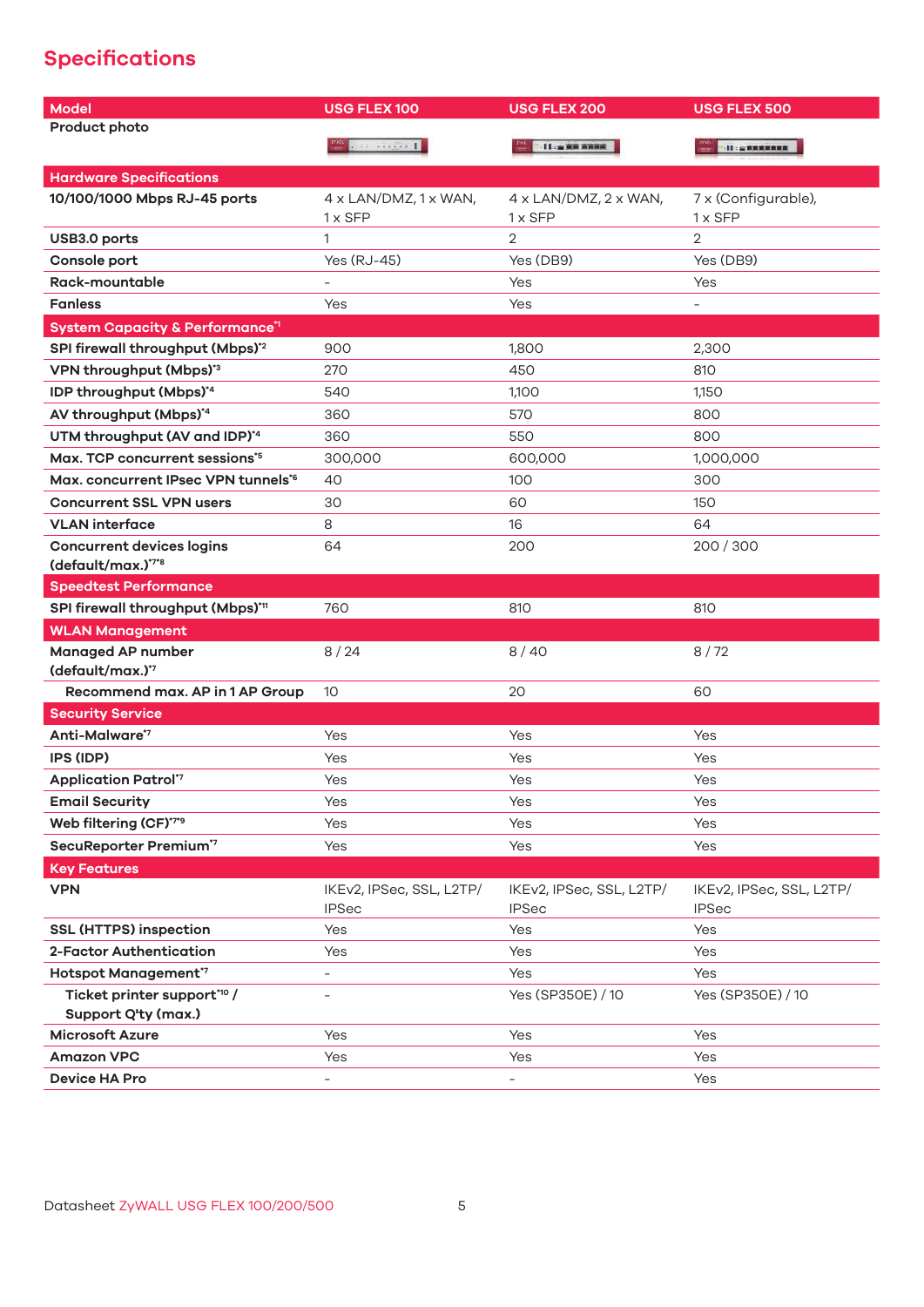| <b>Model</b>                          |                                       | USG FLEX 100                                                        | <b>USG FLEX 200</b>                                                   | <b>USG FLEX 500</b>                                                        |
|---------------------------------------|---------------------------------------|---------------------------------------------------------------------|-----------------------------------------------------------------------|----------------------------------------------------------------------------|
| <b>Power Requirements</b>             |                                       |                                                                     |                                                                       |                                                                            |
| Power input                           |                                       | 12V DC, 2A max.                                                     | 12V DC, 2.5A max.                                                     | 12V DC, 4.17A max.                                                         |
| Max. power consumption<br>(Watt Max.) |                                       | 12.5                                                                | 13.3                                                                  | 24.1                                                                       |
|                                       | <b>Heat dissipation (BTU/hr)</b>      | 42.65                                                               | 45.38                                                                 | 82.23                                                                      |
|                                       | <b>Physical Specifications</b>        |                                                                     |                                                                       |                                                                            |
| <b>Item</b>                           | <b>Dimensions (WxDxH)</b><br>(mm/in.) | $216 \times 147.3 \times 33/$<br>8.50 x 5.80 x 1.30                 | 272 x 187 x 36/<br>$10.7 \times 7.36 \times 1.42$                     | 300 x 188 x 44/<br>16.93 x 7.4 x 1.73                                      |
|                                       | Weight (Kg/lb.)                       | 0.85/1.87                                                           | 1.4/3.09                                                              | 1.65/3.64                                                                  |
| <b>Packing</b>                        | <b>Dimensions (WxDxH)</b><br>(mm/in.) | 284 x 190 x 100/<br>$11.18 \times 7.48 \times 3.94$                 | 427 x 247 x 73/<br>16.81 x 9.72 x 2.87                                | 351 x 152 x 245/<br>13.82 x 5.98 x 9.65                                    |
|                                       | Weight (kg/lb.)                       | 1.40/3.09                                                           | 2.23 (W/O bracket)<br>2.83/6.24<br>2.42 (W/ bracket)                  |                                                                            |
| <b>Included accessories</b>           |                                       | • Power adapter<br>• RJ-45 - RS-232 cable<br>for console connection | • Power adapter<br>· Rack mounting kit<br>(optional, by regions)      | • Power adapter<br>• Power cord<br>• Rack mounting kit                     |
|                                       | <b>Environmental Specifications</b>   |                                                                     |                                                                       |                                                                            |
| Operating                             | Temperature                           | 0°C to 40°C (32°F to 104°F)                                         | 0°C to 40°C (32°F to 104°F)                                           | $0^{\circ}$ C to 40 $^{\circ}$ C (32 $^{\circ}$ F to 104 $^{\circ}$ F)     |
|                                       | <b>Humidity</b>                       | 10% to 90%<br>(non-condensing)                                      | 10% to 90%<br>(non-condensing)                                        | 10% to 90%<br>(non-condensing)                                             |
| Temperature<br>Storage                |                                       | -30°C to 70°C<br>(-22°F to 158°F)                                   | -30°C to 70°C<br>(-22°F to 158°F)                                     | -30°C to 70°C<br>(-22°F to 158°F)                                          |
|                                       | <b>Humidity</b>                       | 10% to 90%<br>(non-condensing)                                      | 10% to 90%<br>(non-condensing)                                        | 10% to 90%<br>(non-condensing)                                             |
| MTBF (hr)                             |                                       | 989810.8                                                            | 529688.2                                                              | 529688.2                                                                   |
| <b>Acoustic Noise</b>                 |                                       |                                                                     |                                                                       | 24.5dBA on < 25degC<br>Operating Temperature,<br>41.5dBA on full FAN speed |
| Certifications                        |                                       |                                                                     |                                                                       |                                                                            |
| <b>EMC</b>                            |                                       | FCC Part 15 (Class B),<br>CE EMC (Class B), BSMI                    | FCC Part 15 (Class B),<br>CE EMC (Class B),<br>C-Tick (Class B), BSMI | FCC Part 15 (Class A),<br>CE EMC (Class A),<br>C-Tick (Class A), BSMI      |
| Safety                                |                                       | LVD (EN60950-1), BSMI                                               | LVD (EN60950-1), BSMI                                                 | LVD (EN60950-1), BSMI                                                      |

\*: This matrix with firmware ZLD4.50 or later.

\*1: Actual performance may vary depending on system configuration, network conditions, and activated applications.

\*2: Maximum throughput based on RFC 2544 (1,518-byte UDP packets).

\*3: VPN throughput measured based on RFC 2544 (1,424-byte UDP packets).

\*4: AV (with Express Mode) and IDP throughput measured using the industry standard HTTP performance test (1,460-byte HTTP packets). Testing done with multiple flows.

\*5: Maximum sessions measured using the industry standard IXIA IxLoad testing tool

\*6: Including Gateway-to-Gateway and Client-to-Gateway.

\*7: With Zyxel service license to enable or extend the feature capacity.

\*8: This is the recommend maximum number of concurrent logged-in devices.

\*9: SafeSearch function in CF need to enable SSL inspection firstly and not for small business models.

\*10: With Hotspot Management license support

\*11: The Speedtest result is conducted with 1Gbps WAN link in real world and it is subject to fluctuate due to quality of the ISP link.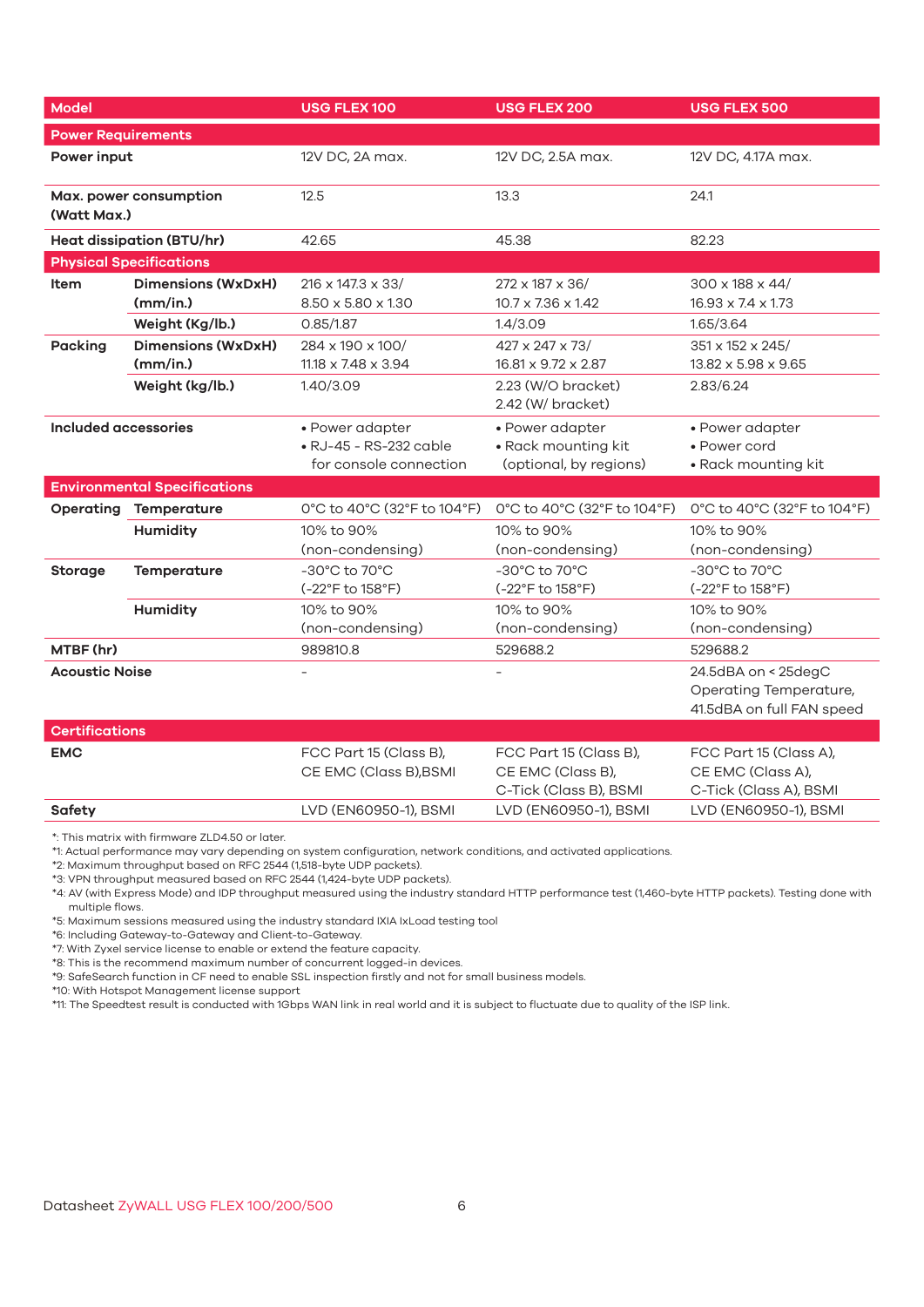# **Access Point Compatibility List**

| Product                   | <b>Unified AP</b>                                                                                              |                                                            | <b>Unified Pro AP</b>                                                                                                |                                                                    |
|---------------------------|----------------------------------------------------------------------------------------------------------------|------------------------------------------------------------|----------------------------------------------------------------------------------------------------------------------|--------------------------------------------------------------------|
| <b>Models</b>             | • NWA5121-N<br>$\bullet$ NWA5121-NI<br>$\bullet$ NWA5123-AC<br>$\bullet$ NWA5123-AC HD<br>$\bullet$ NWA5123-NI | • NWA5301-NJ<br>$\bullet$ WAC5302D-S<br>$\bullet$ WAX510D* | $\bullet$ WAC6103D-I<br>$\bullet$ WAC6303D-S<br>$\bullet$ WAC6502D-E<br>$\bullet$ WAC6502D-S<br>$\bullet$ WAC6503D-S | $\bullet$ WAC6552D-S<br>$\bullet$ WAC6553D-E<br>$\bullet$ WAX650S* |
| <b>Functions</b>          |                                                                                                                |                                                            |                                                                                                                      |                                                                    |
| <b>Central management</b> | Yes                                                                                                            |                                                            | Yes                                                                                                                  |                                                                    |
| <b>Auto provisioning</b>  | Yes                                                                                                            |                                                            | Yes                                                                                                                  |                                                                    |
| Data forwarding           | Local bridge                                                                                                   |                                                            | Local bridge/Data tunnel                                                                                             |                                                                    |
| ZyMesh                    | Yes                                                                                                            |                                                            | Yes                                                                                                                  |                                                                    |

\*: From APC3.0, commercial gateways supporting APC technology are able to recognize APs with FW release higher than APC3.0 as Forward Compatible APs. Resellers can introduce newly-available Zyxel APs with basic features supported without upgrading any new controller firmware.

# **Software Features**

# **Security Service**

#### **Firewall**

- ICSA-certified corporate firewall
- Routing and transparent (bridge) modes
- Stateful packet inspection
- User-aware policy enforcement
- SIP/H.323 NAT traversal
- ALG support for customized ports
- Protocol anomaly detection and protection
- Traffic anomaly detection and protection
- Flooding detection and protection
- DoS/DDoS protection

## **Unified Security Policy**

- Unified policy management interface
- Support Content Filtering, Application Patrol, firewall (ACL/SSL)
- Policy criteria: zone, source and destination IP address, user, time

## **IPS(IDP)**

- Routing and transparent (bridge) mode
- Signature-based and behavior based scanning
- Customized signatures supported
- Automatic signature updates

## **Application Patrol**

- Granular control over the most important applications
- Identifies and controls application behavior
- Supports 30+ application categories
- Supports user authentication
- Real-time statistics and reports

#### **Anti-Malware**

- Support Stream-based scan engine and Express mode for cloud query
- No file size limitation
- Works with local cache for stream mode
- Express mode support over 30 billion cloud databases and growing
- HTTP(s), FTP(s), SMTP(s), POP3(s) protocol support
- Automatic signature updates
- Multiple file types supported

## **E-mail Security**

- Transparent mail interception via SMTP and POP3 protocols
- Spam and Phishing mail detection
- Blacklist and whitelist support
- Supports DNSBL checking

## **URL Threat Filter**

- Botnet C&C websites blocking
- Malicious URL blocking

## **Content Filtering**

- HTTPs domain filtering
- SafeSearch support
- Whitelist websites enforcement
- URL blacklist and whitelist, keyword blocking support
- Customizable warning messages and redirection URL
- URL categories increased to 100+
- CTIRU (Counter-Terrorism Internet Referral Unit) support\*1
- Geo IP blocking
- Geographical visibility on traffics statistics and logs
- IPv6 address support

#### **IP Exception**

- Provides granular control for target source and destination IP
- Supports security service scan bypass for IDP and Anti-Malware

# **VPN**

## **IPSec VPN**

- Key management: IKEv1 (x-auth, mode-config), IKEv2 (EAP, configuration payload)
- Encryption: DES, 3DES, AES (256-bit)
- Authentication: MD5, SHA1, SHA2 (512-bit)
- Perfect forward secrecy (DH groups) support 1, 2, 5, 14, 15-18
- PSK and PKI (X.509) certificate support
	- IPSec NAT traversal (NAT-T)
	- Dead Peer Detection (DPD) and relay detection
	- VPN concentrator
	- Route-based VPN Tunnel Interface  $(VTI)$
	- VPN high availability (Failover, LB)
	- GRE over IPSec
	- NAT over IPSec
	- L2TP over IPSec
	- Zyxel VPN client provisioning
	- Support iOS L2TP/IKE/IKEv2 VPN client provision

## **SSL VPN**

- Supports Windows and Mac OS X
- Supports full tunnel mode
- Supports 2-Factor authentication